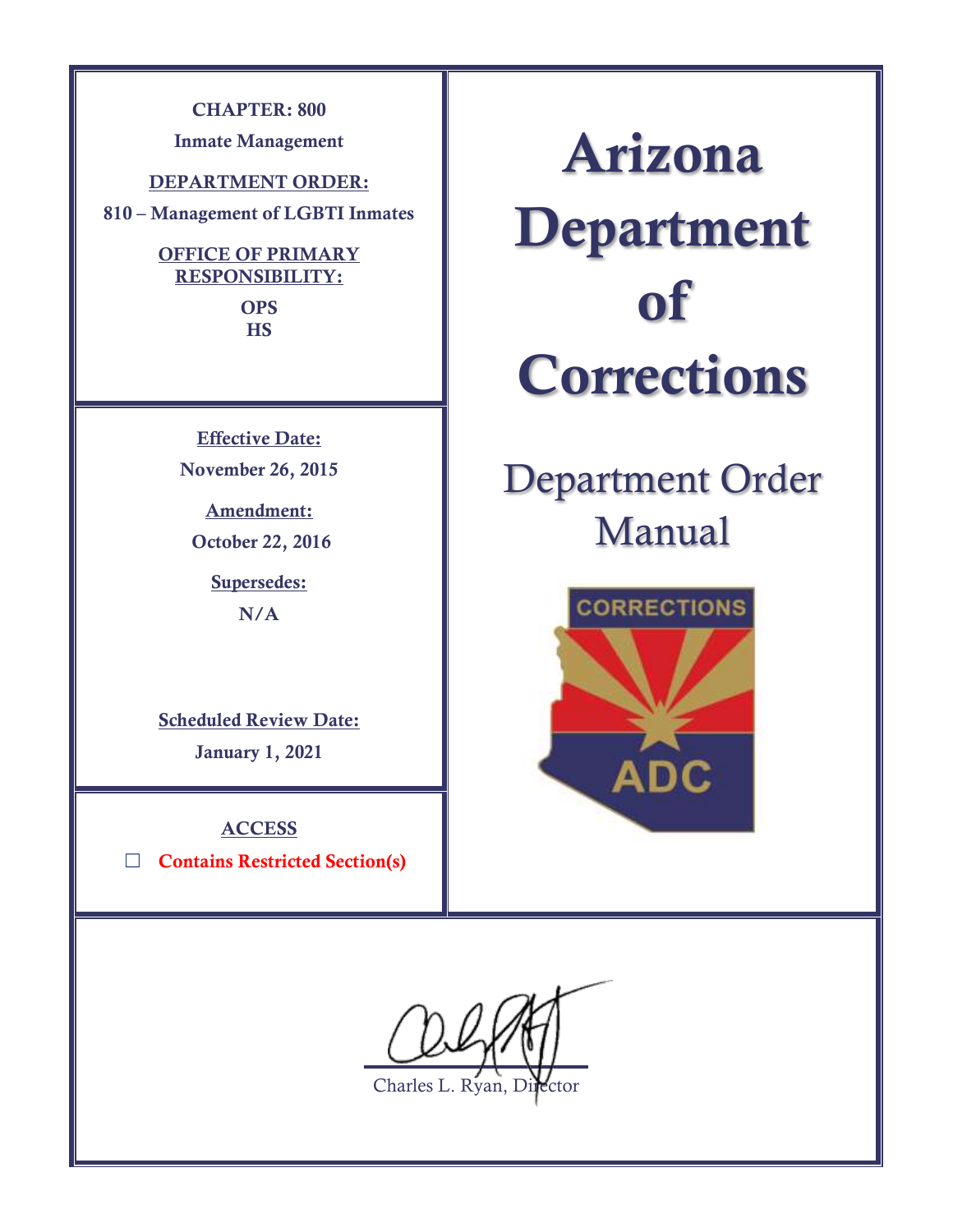# **TABLE OF CONTENTS**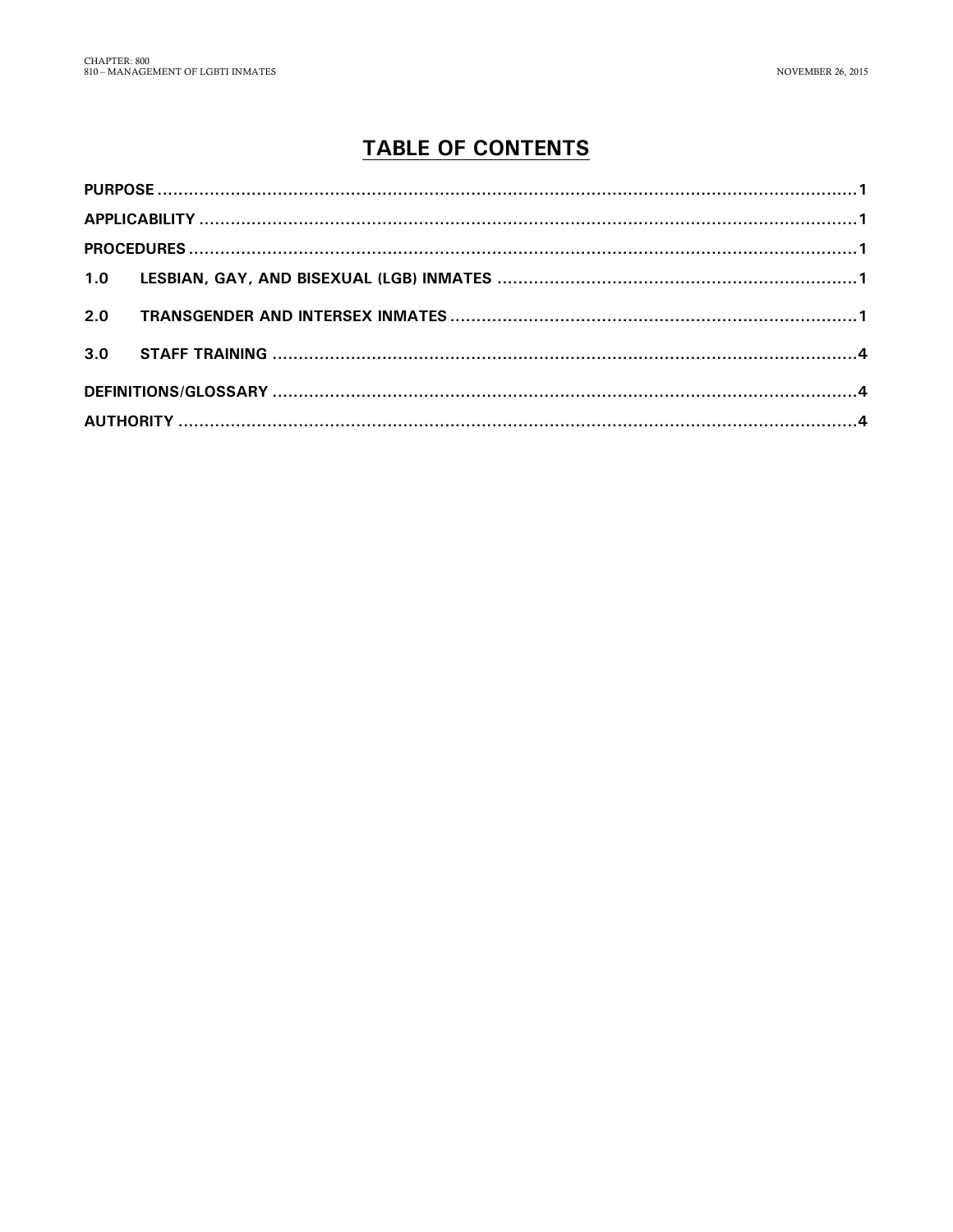## <span id="page-2-0"></span>**PURPOSE** *[Revision – October 22, 2016]*

This Department Order establishes standards and procedures pertaining to the identification, classification, housing and services for inmates identified as lesbian, gay, bisexual, transgender or intersex (LGBTI). This Department Order complies with the Prison Rape Elimination Act (PREA) of 2003, 42 U.S.C.A. 15601 through 15609.

References to health care professional (i.e., Health Services (medical), Mental Health Services, and Dental Services) are referring to the Health Services Contractor or their sub-contractors unless otherwise stated.

# <span id="page-2-1"></span>**APPLICABILITY**

This Department Order applies to all Department and contract staff directly or indirectly involved in the supervision of and/or through service delivery to inmates identified as LGBTI.

# <span id="page-2-2"></span>**PROCEDURES**

#### <span id="page-2-3"></span>**1.0 LESBIAN, GAY, AND BISEXUAL (LGB) INMATES**

- 1.1 The Prison Operations Reception Centers Intake staff (or other locations processing Violators) shall process all inmates in the usual manner.
	- 1.1.1 During the course of the intake process, all inmates shall be asked about sexual orientation, and the inmate's response shall be documented on the appropriate Adult Information Management System (AIMS) screen.
	- 1.1.2 All inmates shall be screened for the risk of being sexually abused by other inmates or sexually abusive toward other inmates in accordance with Department Order #811, Individual Inmate Assessments and Reviews.
	- 1.1.3 Inmates identified as LGB shall be housed in accordance with Department Order #801, Inmate Classification.
		- 1.1.3.1 At no time will identification as LGB be the sole factor in determining placement.

#### <span id="page-2-4"></span>**2.0 TRANSGENDER AND INTERSEX INMATES**

- 2.1 Inmates who identify as transgender or intersex shall be afforded: *[Revision – October 22, 2016: Sections 2.1 thru 2.1.2]*
	- 2.1.1 Health Services, as needed. Services shall include the potential to prescribe hormones if determined medically necessary, but shall not include gender reassignment surgery.
	- 2.1.2 Mental Health Services, as needed.
- 2.2 The Prison Operations Reception Centers Intake staff (or other locations processing Violators) shall process all inmates in the usual manner.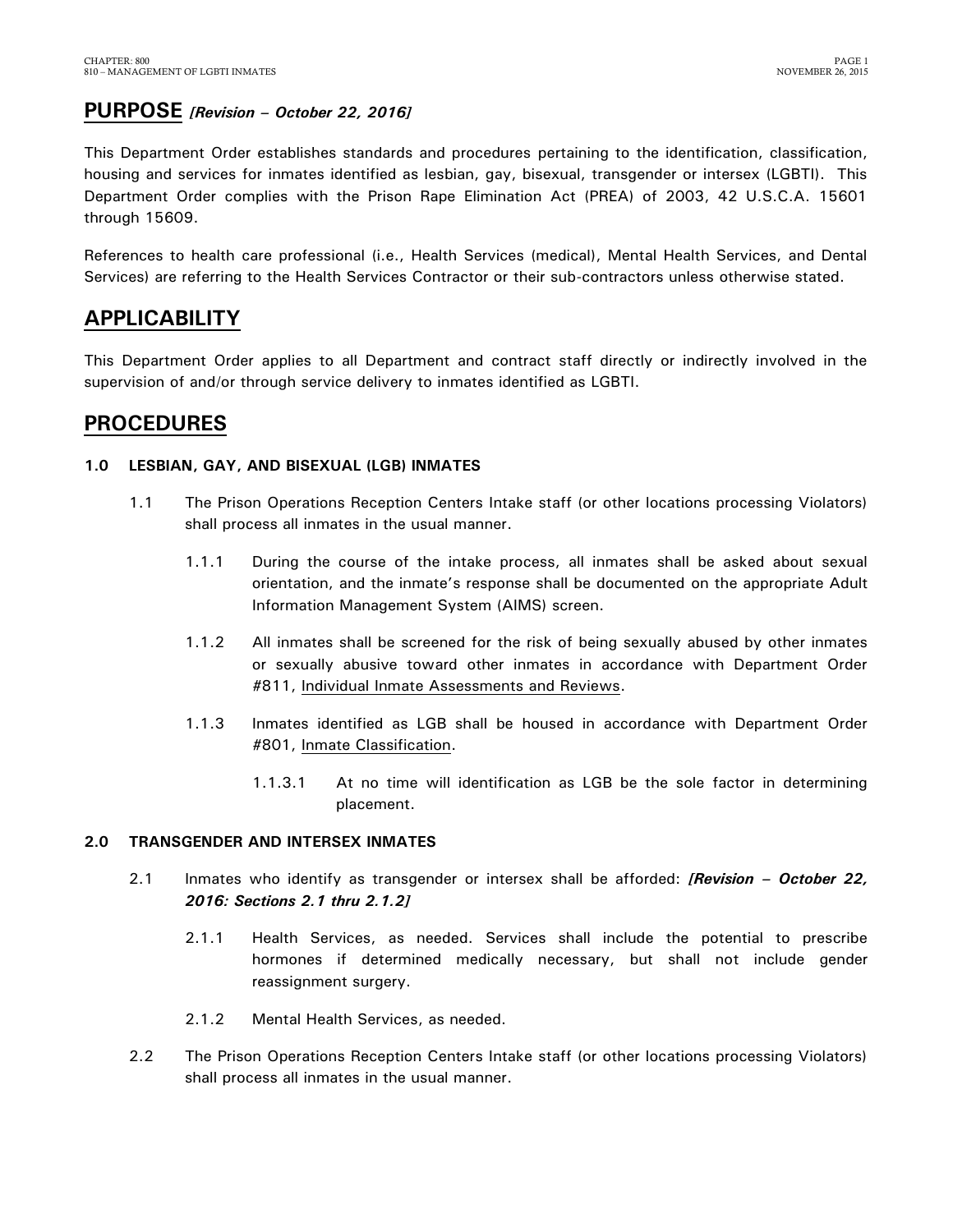- 2.2.1 During the course of the intake process, all inmates shall be asked about gender identity, and the inmate's response shall be documented on the appropriate AIMS screen. The name and Arizona Department of Corrections (ADC) number of any transgender or intersex inmate shall be forwarded by the intake staff to all members of the Transgender/Intersex Committee. *[Revision – October 22, 2016: Sections 2.2.1 and 2.2.1.1]*
	- 2.2.1.1 All transgender or intersex inmates shall not be moved until the Committee has completed their review and provided a recommendation.
- 2.2.2 All inmates shall be screened for the risk of being sexually abused by other inmates or sexually abusive toward other inmates in accordance with Department Order #811, Individual Inmate Assessments and Reviews.
- 2.2.3 Inmates identified as transgender or intersex shall be housed in accordance with Department Order #801, Inmate Classification. *[Revision – October 22, 2016: Sections 2.2.3 and 2.2.3.1]*
	- 2.2.3.1 At no time will identification as transgender or intersex be the sole factor in determining placement.
- 2.2.4 Staff shall not search or physically examine a transgender or intersex inmate for the sole purpose of determining the inmate's genital status. If the inmate's genital status is unknown, it may be determined during conversations with the inmate, by reviewing Medical Records, or, if necessary, learning that information as part of a broader medical examination conducted in private by a medical practitioner. This provision does not prohibit or otherwise affect searches of inmates to ensure the safe, secure and orderly operation of the institution.
- 2.3 The Health Services staff at the Reception Centers (or other locations processing Violators) shall:
	- 2.3.1 Complete a routine intake assessment and record any information offered by the inmate pertaining to the completion or then-current status of gender reassignment, to include:
		- 2.3.1.1 Breast implants or breast removal.
		- 2.3.1.2 Facial reconstruction.
		- 2.3.1.3 A current prescription for hormones.
		- 2.3.1.4 Opposite gender name change.
		- 2.3.1.5 A history of living as the opposite gender.
	- 2.3.2 Perform the routine physical examination and document genital configuration as consistent or inconsistent with the gender identified by the Prison Operations staff.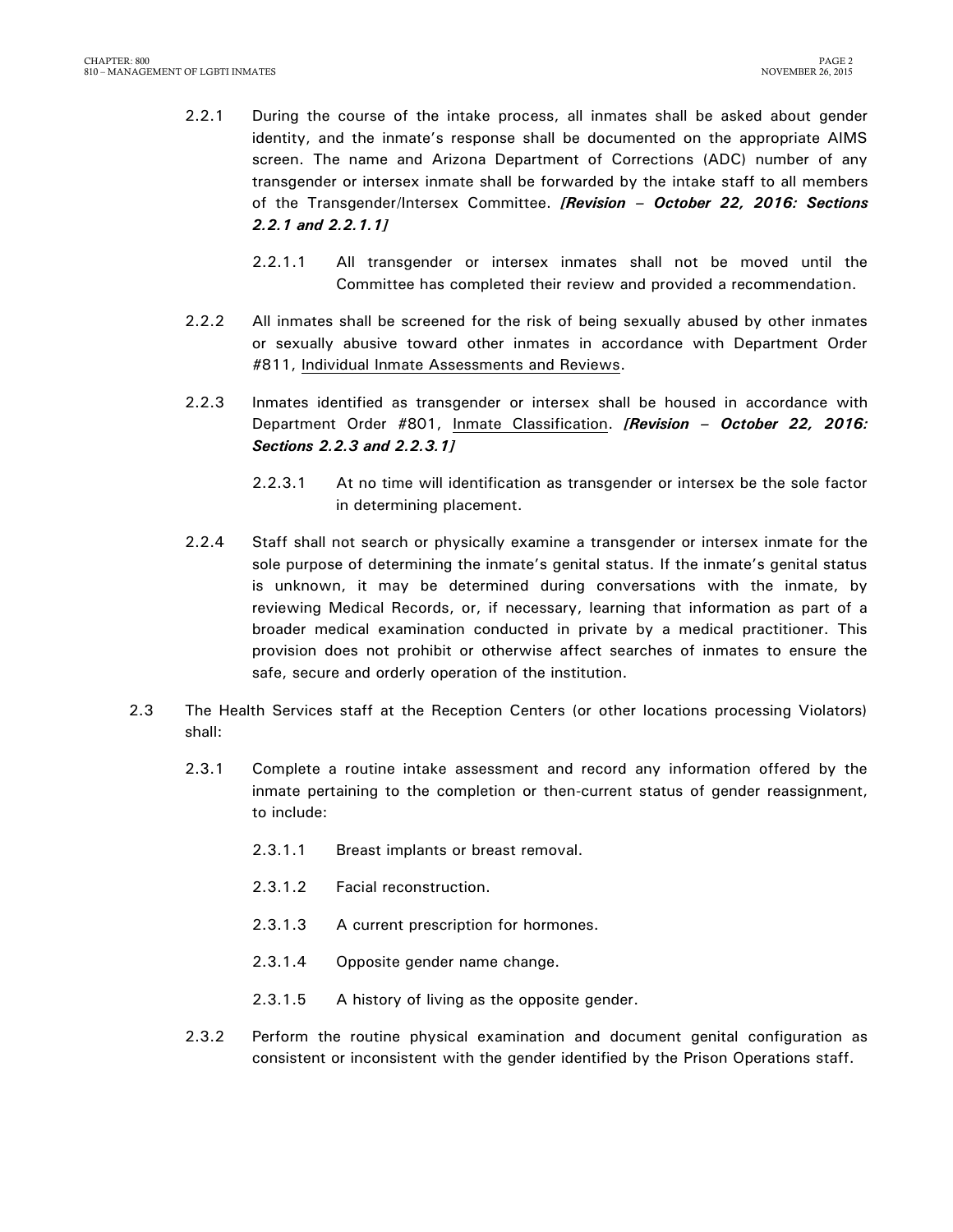- 2.3.2.1 In the event the inmate refuses a physical examination that would confirm the inmate's genital configuration, a Refusal to Submit to Treatment, Form 1101-4, shall be completed and documented in the inmate's Medical Record and the Contract Facility Health Administrator shall be notified. *[Revision – October 22, 2016: Sections 2.3.2.1 and 2.3.2.1.1]*
	- 2.3.2.1.1 The Contract Facility Health Administrator shall refer the inmate name and ADC Number to the Transgender/Intersex Committee for further direction.
- 2.3.3 When medically indicated, provide a medical order for bras when inmates with breasts are to be housed on male units. *[Revision – October 22, 2016]*
- 2.3.4 Complete a request for medical records from any provider who can verify a prescription for hormone treatment for gender reassignment*. [Revision – October 22, 2016]*
- 2.4 The mental health staff at the Reception Centers (or other locations processing Violators) shall:
	- 2.4.1 Complete a routine intake assessment and record any information offered by the inmate that he or she has completed or is in the process of completing gender reassignment, has an opposite gender name change or has a history of living as the opposite gender.
	- 2.4.2 Ensure any inmate who identifies as transgender or intersex based on inmate information is referred to the psychologist or psychiatrist for further assessment of the need for mental health services.

#### 2.5 Transgender/Intersex Committee

- 2.5.1 The Health Services Monitoring Bureau Medical Director shall establish and chair the Committee for the purpose of reviewing placements, security concerns, overseeing gender related accommodation needs, and overall health-related treatment plans of inmates identified as transgender or intersex. At a minimum, the Committee shall be comprised of the following:
	- 2.5.1.1 Health Services Monitoring Bureau Medical Director
	- 2.5.1.2 Health Services Monitoring Bureau Mental Health Director
	- 2.5.1.3 Offender Services Bureau Administrator or Deputy Bureau Administrator
	- 2.5.1.4 Division Director for Prison Operations or Regional Operations Director
	- 2.5.1.5 General Counsel or Deputy General Counsel
- 2.5.2 The Committee Chair or designee shall interview any inmate who identifies as transgender or intersex, and convene a meeting within seven calendar days of the inmate's arrival.